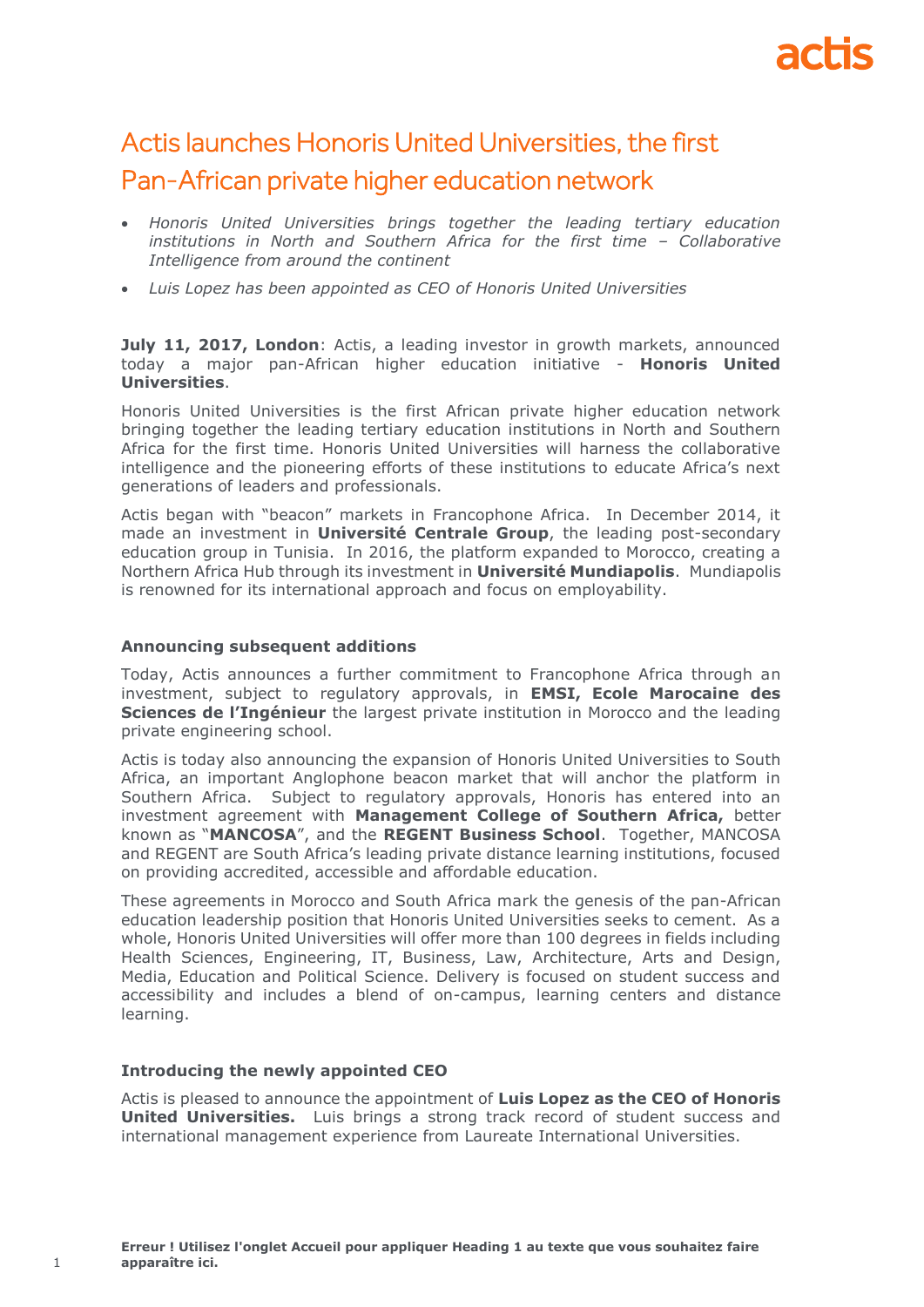**Luis Lopez, newly appointed CEO of Honoris United Universities, stated** - "*I*  am proud to introduce Honoris United Universities, a unique platform providing *international quality education. It is rooted in the vision of the founders of the member institutions. Aware of the vital need for their communities to develop human capital, they have each worked for decades to build relevant and demanding academic models with the dual objectives of developing the employability and the life skills of their graduates*. *We believe our key values – collaborative intelligence, mobility and agility - unite us in the purpose of securing a successful impact for our students, their families and their communities."*

The Founders include Slah and Chédia Ben Turkia, who established Université Centrale, IMSET (Institut Maghrébin des Sciences Economiques et de Technologie) and Académie d'Art de Carthage in Tunisia; Professor Yusuf Karodia, the founder of MANCOSA & REGENT Business School in Southern Africa; Dr. Bargach El Fatimi, Dr. Jawad Khayat, Dr. Kamal Daissaoui and Mr. Zouhair Benabbou, as founders of EMSI and Mr. Lotfi El Eulj, Mr. Abdelaziz Lahlou and their partners, the founders of Université Mundiapolis in Morocco. These leaders are characterized by a strong belief in creating pan-regional successful graduates with cross-border academic qualifications and work experience to be competitive in today's fast-paced and demanding labor markets.

**Rick Philips, Partner, Actis, said***: "Actis has been operating in Africa for over seven decades. Through the businesses in which we invest we employ over 100,000 people. We understand not only what students are looking for in terms of quality and access but what their prospective employers are looking for when they graduate. Businesses are looking for applicants with internationally accredited levels of education. Employers in Africa have ambitions across the continent and beyond - they need candidates with global perspectives but who understand the diversity of Africa and their local markets and can demonstrate the skills to operate successfully.*"

**Hichem Omezzine, Co-Lead Global Education Sector, Actis, said**: "*We have developed extensive domain knowledge in the education sector by backing the trend for emerging market consumers to secure their own and their children's future quality of life by investing in their education. This has given us the credibility and experience to identify and to work with world class institutions to support their growth ambitions. We are absolutely thrilled to expand our partnership with* Université Centrale *and*  Université Mundiapolis *to* MANCOSA, REGENT *and* EMSI *- three incredibly impactful market leaders.*"

### For more information:

Actis

John Thompson

jthompson@act.is

+44 (0)20 7234 5107

Sarah Douglas

[sdouglas@act.is](mailto:sdouglas@act.is)

+44 (0)20 7234 5161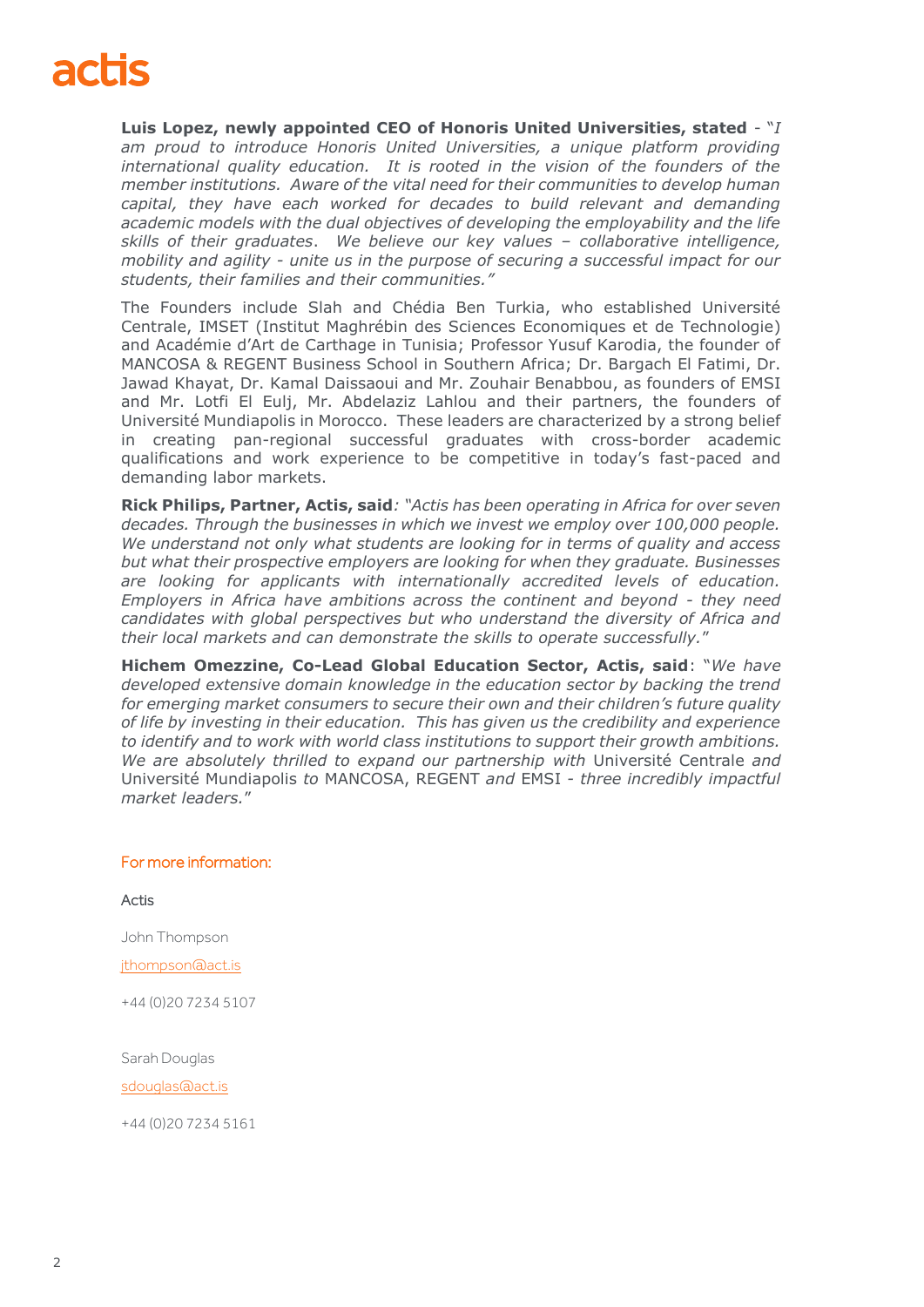# Honoris United Universities

Zeeshan Masud zeeshan,masud@djembecommunications.com +971 4 5593100

Houda Sikaoui [Houda.Sikaoui@djembecommunications.com](mailto:Houda.Sikaoui@djembecommunications.com) +212 651 288996

# **Notes to editors:**

## **About Actis**

Actis is a leading investor in growth markets with over US\$13bn raised since inception and a growing portfolio of investments across Asia, Africa and Latin America. The firm identifies investment opportunities in response to two trends: rising domestic consumption and the need for sustained investment in infrastructure.

Within private equity, Actis has invested over US\$5.5bn and focuses on midmarket, high-growth companies across four sectors: consumer, financial services, healthcare, and industrials. The business has completed over 150 transactions and 100+ exits across four fund vintages.

Actis' real estate business closed its third fund in 2016 - the largest private real estate fund targeting sub-Saharan Africa to date.

Actis' energy business invests in buy-and-build power generation and distribution businesses in Latin America, Africa and South Asia. The funds have invested over US\$2.1 billion in more than 31 companies across 25+ countries generating 15GW of energy capacity and directly impacted 68 million consumers.

Over 40% of Actis's investments are located across Africa. With \$3 billion invested in the continent, Africa is at the heart of the firm's strategy.

As a firm with over seven decades of experience of supporting businesses in emerging markets, a responsible approach to investing is deeply embedded in the Actis culture. Actis is a signatory to the United Nations backed Principles for Responsible Investment (PRI), an investor initiative developed by the UNEP FI and the UN Global Compact.

Actis has extensive domain knowledge in education and has invested and committed over \$US 500m in recent years in the sector in China, Brazil and across Africa. Actis believes access to quality education is integral to developing the next generation of leaders capable of positively impacting tomorrow's societies and economies.

[www.act.is](http://www.act.is/)

# **About Honoris United Universities**

Honoris United Universities is the first pan-African private higher education network committed to preparing and educating the next generation of African leaders and professionals able to impact regionally in a globalized world.